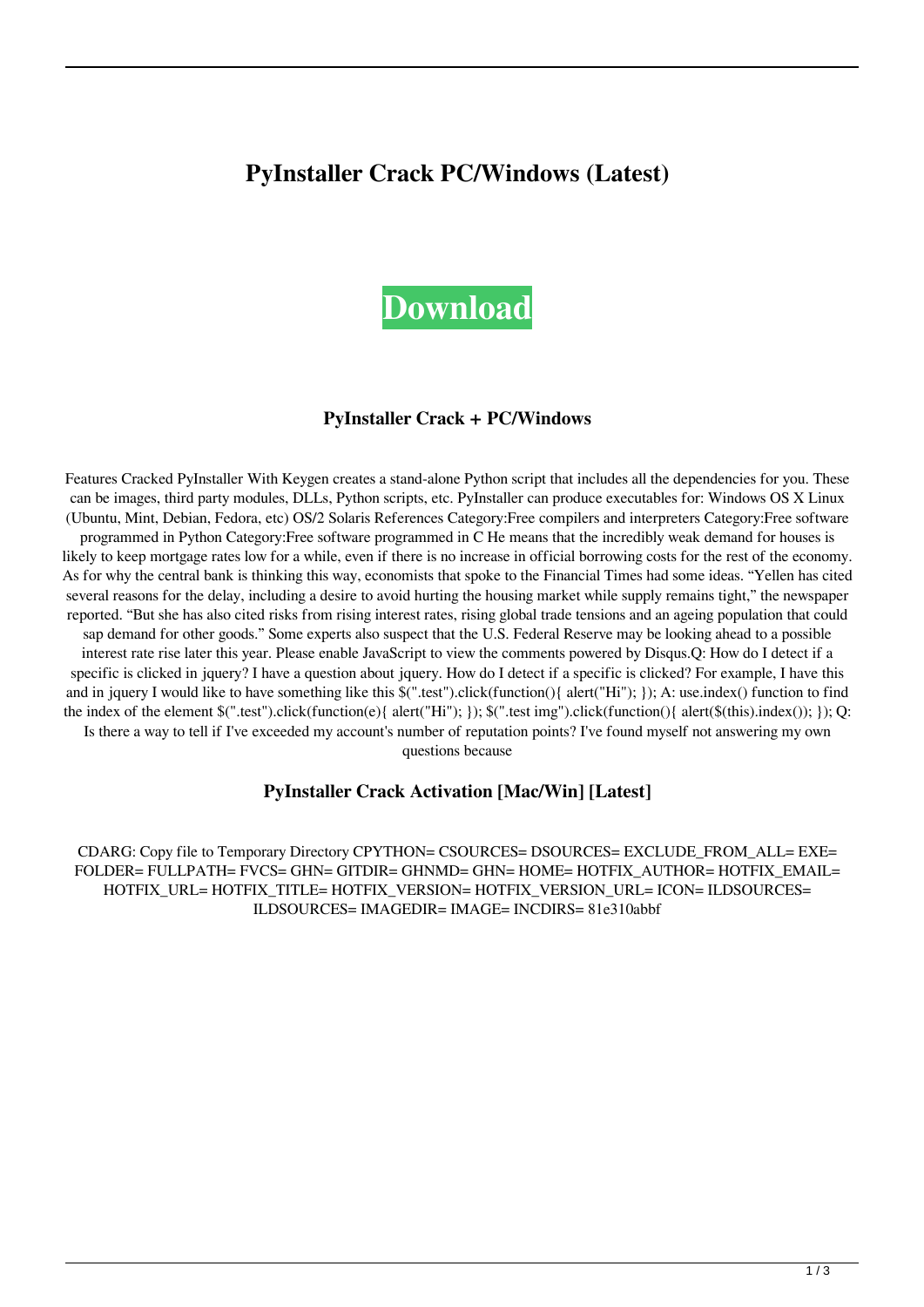## **PyInstaller**

PyInstaller is a fast, flexible and well-integrated Python code compiler that takes care of boilerplate code generation, compression, and metadata. It can be used to compress, bundle, debug, package, or create a standalone executable file of Python code. The PyInstaller package uses Python's packaging tools to easily build packages containing one or more Python modules. It generates a single unified file, which can be run on any platform where Python is available. PackageName.spec PackageNamepy2.py3.so PackageName-py2.py3.so.1 PackageName-py3.py2.so PackageName-py3.py2.so.1 PackageName-py.so PackageName-py.so.1 PackageName-pkg-script.py PackageName-pkg-script.py.1 (continued) For more information about the features you can find at the documentation page: PyInstaller Documentation. Other good tutorials about what PyInstaller can do and how it works are available in How to create a standalone executable using PyInstaller. A: Here's another option to install Python packages. Instead of pyinstaller, you can use py2app. Py2app has support for Python 2 and 3, and it's free. To install it, sudo apt-get install python-2-appbuilder python-3-appbuilder Download py2app mkdir build cd build wget unzip py2app.zip sudo mv py2app/py2app /usr/bin And then you should be able to install Python packages from your source code. First, create a virtual environment: python -m venv virtualenv Activate the virtual environment: virtualenv -p python2.7 virtualenv Now, inside your virtualenv, activate your project with pip: source virtualenv/bin/activate pip install To build the package as a wheel, execute: p2app build -w -m -j 2 To build the package as a python egg: p2app build -m -j 2 Run: p2app install More details here.

### **What's New In?**

PyInstaller is a handy and reliable utility designed to convert Python programs into stand-alone executables. Its main advantages over similar tools are that PyInstaller works with any version of Python since 2.2, it builds smaller executables thanks to transparent compression, it is fully multi-platform, and use the OS support to load the dynamic libraries, thus ensuring full compatibility. The main goal of PyInstaller is to be compatible with 3rd-party packages out-of-the-box. This means that, with PyInstaller, all the required tricks to make external packages work are already integrated within PyInstaller itself so that there is no user intervention required. You'll never be required to look for tricks in wikis and apply custom modification to your files or your setup scripts. In addition, pyinstaller have been optimized to not overuse memory and slow down the package startup, and to optimize the built distributables (including.manifest) for minimal use of disk space and fastest package startup. For more information, please refer to the description of the main issues that we had to tackle. Additionally, PyInstaller has several features that are specific to PyInstaller itself and that you might be interested in: - supports Python 2.7, 3.2 and 3.3, and works on 32 and 64 bits platforms - provides a way to speed up python package compilation by reading the source files already at the time they are first imported - supports python modules built with custom build-time options using the "pybuilddir" attribute, supports Python modules built with python setup.py build command (version 1.5 and higher) - supports modules built for any supported OS distribution - supports py2exe modules built with "py2exe" command (version 1.5 and higher) - supports all standard Python extension modules (see pymi.py for compatibility) There are several features that are not yet implemented but that we intend to add in the future: - provide a way to include code compiled by PyInstaller and packed in a.spec file - support for creating Python modules in the file system - support for updating PyInstaller on-the-